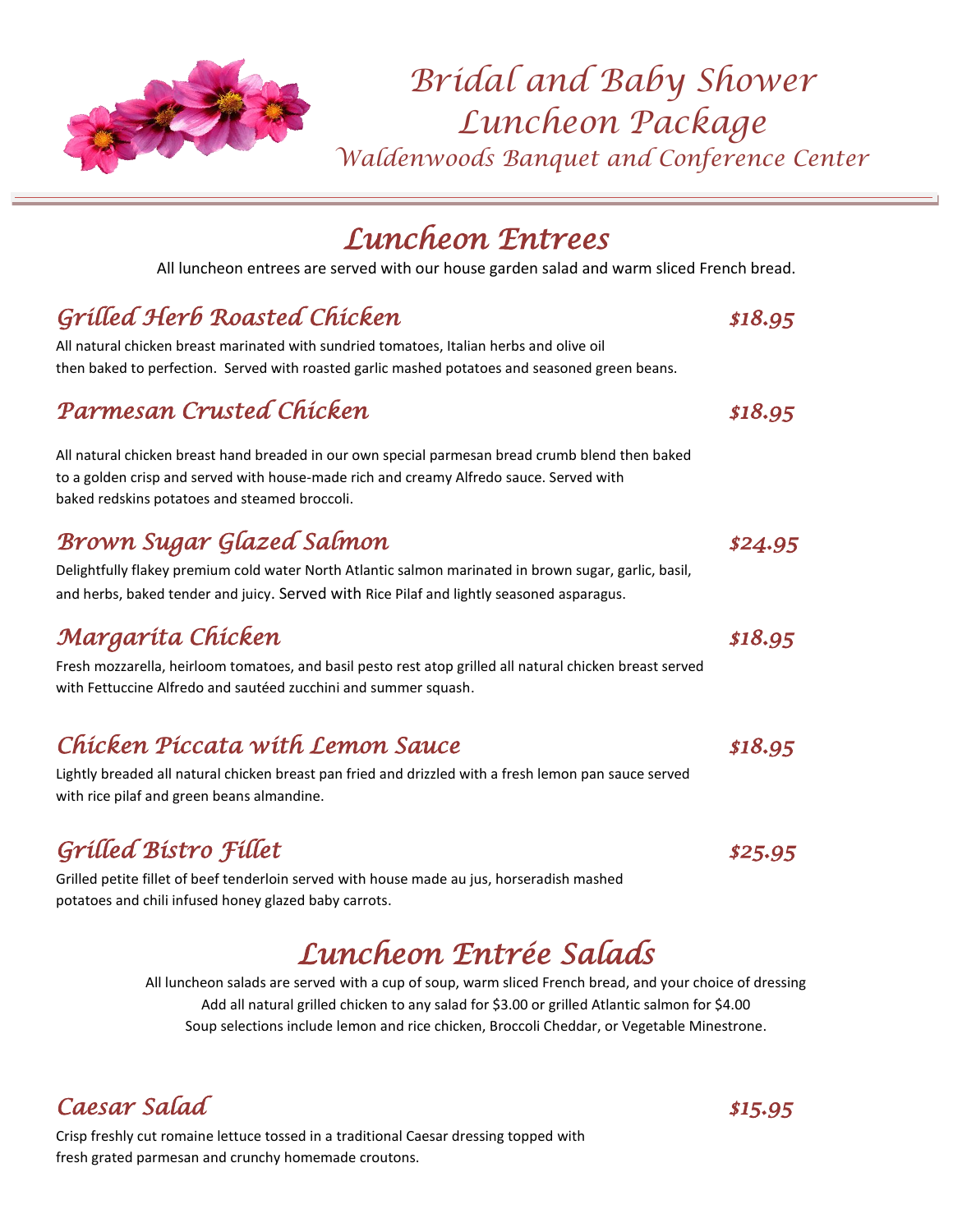### *Michigan Salad \$15.95*

dried cherries, English cucumber, and heirloom tomatoes.

## *Apple Orchard Salad* \$16.95

A collection of artisan lettuces and crisp romaine garnished with fresh apples, house made candied pecans, slivered red onions, and smoked blue cheese crumbles.

Crisp romaine blended with a collection of artisan lettuces garnished with toasted pine nuts,

*Cobb Salad \$17.95* 

Crisp romaine blended with a collection of artisan lettuces topped with grilled chicken, crisp bacon, smoked blue cheese, red onion, tomato, egg, and avocado slices.

# *Luncheon Sandwiches*

All luncheon sandwiches are served with a fresh fruit garnish and kettle chips. Add your choice of a cup of soup, side caeser salad, or a side house garden salad with your choice of dressing for \$4.00

### *Chicken Salad Croissant \$15.95*

Freshly made Chicken salad with diced grilled chicken, bacon, dried cherries, red onion, and celery lightly dressed and placed on a flaky croissant with a collection of artisan lettuces and heirloom tomatoes.

### *Chicken Caesar Wrap \$15.95*

Grilled marinated chicken, romaine lettuce, fresh shredded parmesan cheese, heirloom tomatoes, crunchy tortilla strips and Caesar dressing wrapped in a multi grain tortilla.

### *Chicken Cordon Bleu Sandwich \$15.95*

Grilled chicken breast with stacked oven roasted ham & melted baby Swiss cheese, heirloom tomatoes on a toasted brioche bun.

## *Prime Rib French Dip*  $$16.95$

Thinly shaved slow roasted prime rib stacked on a toasted old world Italian bun with melted mozzarella and provolone cheeses served with house made au jus.

# *Sweet Selections*

### *Assorted Mini Cookies \$25.00 Two dozen*

Almond joy, hope royal, white chocolate cranberry, and GF chocolate chip cookies.

## *Assorted Chambord Brownies \$25.00 dozen*

Rich chocolate brownies with Oreo, coconut, and caramel.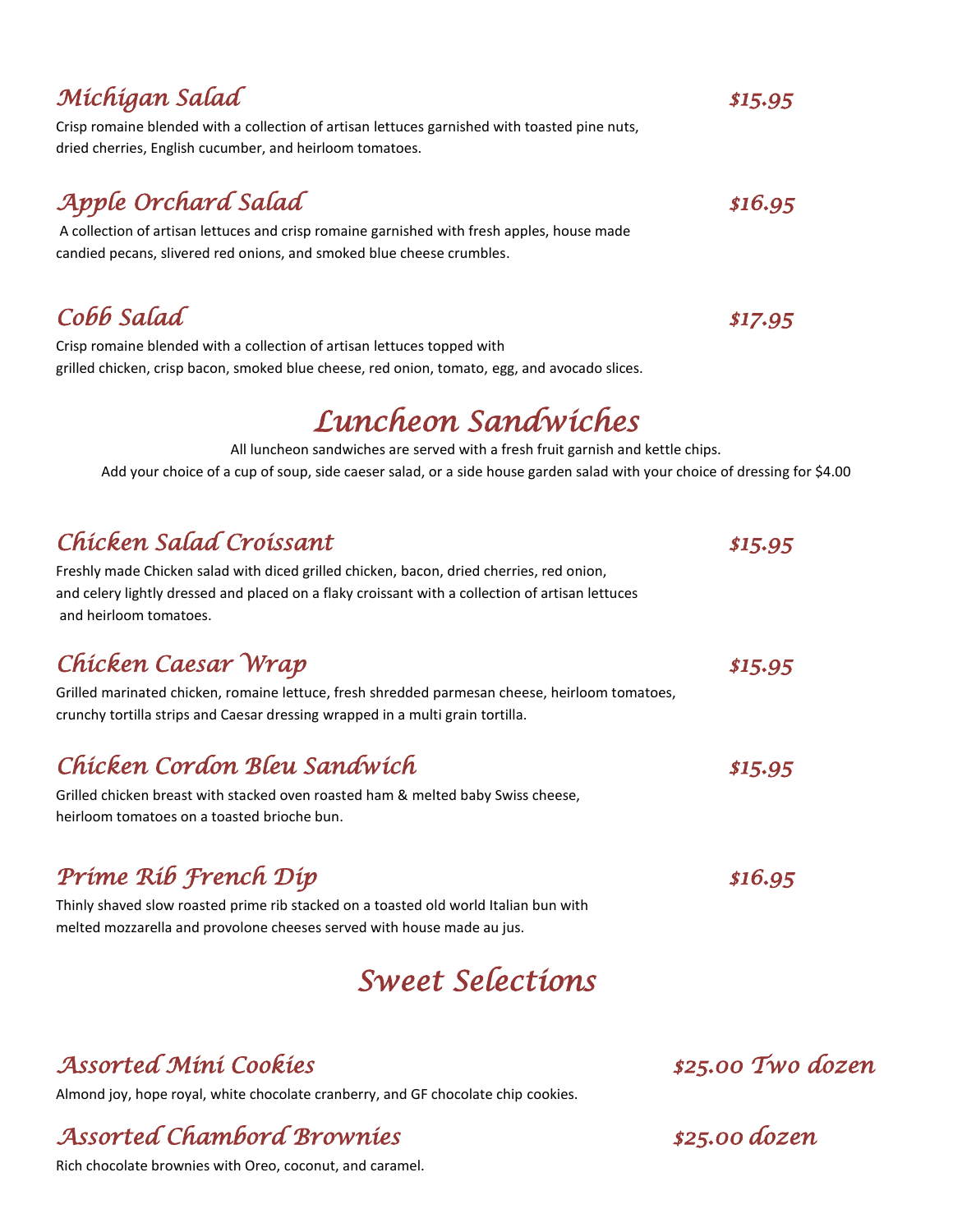### *Mini Assorted Cheesecakes \$100.00 four dozen*

Six delicious flavors of rich and creamy cheese cake resting on a graham cracker crust including traditional New York, marble, blueberry, chocolate, caramel, and raspberry.

Double filled Pate a Choux puffs with a crunchy chocolate bottom and a bright and colorful craquelin topping flavors include double raspberry, pistachio & chocolate, mango & passion fruit, nutty caramel & vanilla, black currant & vanilla, and double chocolate.

These one bite versions of classical French dessert are hand crafted one by one with only the best ingredients and the most unique flavor profiles. Flavors are chocolate praline, apple vanilla, apricot almond, pear chocolate, lemon, and caramel almond.

#### *Macaroons \$120.00 four dozen*

This elegant, light, and delicate gluten free sandwich cookie comes in a bright and vibrant combination of flavors and colors including chocolate, earl grey, raspberry, vanilla, coffee, salted caramel, lemon, passion fruit, and orange.

Hand made delicate and light Italian pastry filled with sweet cream and garnished with chocolate chips.

### *Gourmet Pretzel Rods \$18.00 per dozen*

Crispy pretzels dipped in variations of milk and white chocolate and drizzled with alternating melted swirled chocolate.

### *Chocolate Covered Strawberries \$30.00 per dozen*

Luscious strawberries dipped in milk chocolate drizzled with vanilla also white chocolate drizzled with dark chocolate swirls.

# *Enhancements to make your event extra special:*

## **Pop Service**  $\qquad \qquad$  **2.00 per guest**

Includes coke, diet coke, sprite, lemonade, ginger ale, and iced tea

#### *Lemonade Station \$3.95 per guest*

A duet of refreshing house made lemonades; strawberry lemon and tropical mango orange accompanied by sparkling cucumber and mint infused water all uniquely displayed in vintage decanters on a hand crafted stand.

## *Gourmet Coffee Station \$3.95 per guest*

Regular coffee, decaffeinated coffee, rich hot coco, and an elegant collection of Tea Forte teas served with a delicious assortment of flavored gourmet creamers, fresh whipped cream, Belgian dark chocolate shavings, barista crystal sticks, and mini marshmallows.

### *Les Chouchous \$60.00 two dozen*

#### *Les Tartes \$85.00 three dozen*

## *Cannolis \$38.00 per dozen*